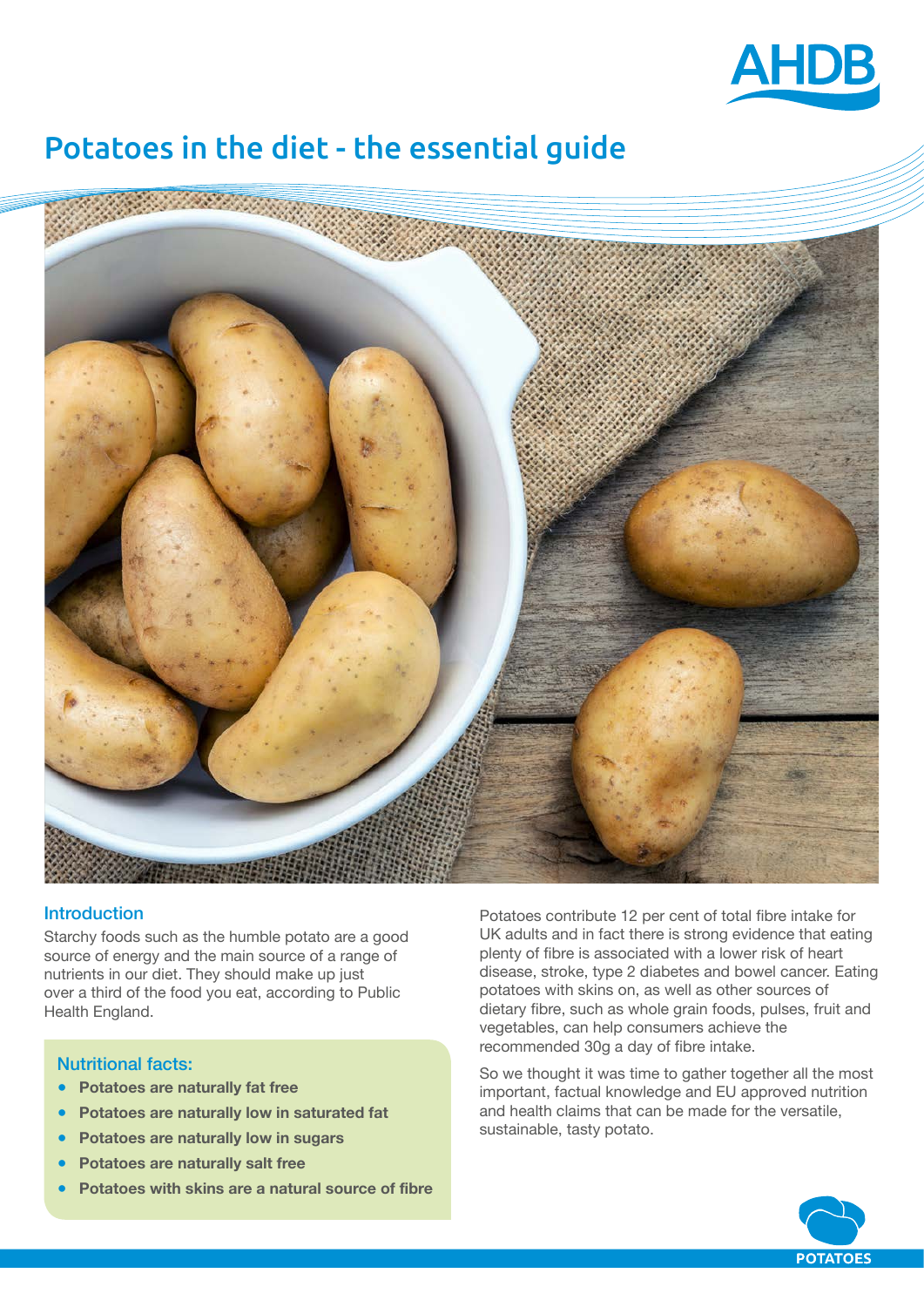

# What is the starchy food group?

- Potatoes are part of the starchy food group
- Starchy foods are a good source of energy and the main source of a range of nutrients in our diet
- We should eat some starchy foods every day as part of a healthy, balanced diet
- Starchy food should make up just over a third of the food we eat
- Cooked and cooled potatoes produce more resistant starch, which has potential gut health benefits

# Potatoes importance to the UK diet

- Potatoes contribute 14 per cent to vitamin C, 13 per cent to vitamin B6 and 9 per cent to folate intakes in the diets of adults in the UK
- In the UK, potatoes contribute 14 per cent of total fibre intake in adolescents, and 12 per cent of total fibre intake in adults

# Potatoes and fibre

- There is strong evidence that eating plenty of fibre is associated with a lower risk of heart disease, stroke, type 2 diabetes and bowel cancer. Eating potatoes with skins on, as well as other sources of dietary fibre, such as whole grain foods, pulses, fruit and vegetables, can help consumers achieve the recommended 30g a day of fibre intake
- Potatoes contribute 12 per cent to fibre intake in the UK
- Peeling potatoes will decrease the fibre content, so it is better to eat potatoes with the skin on

# The importance of individual nutrients

#### Potatoes are naturally a source of potassium

- Potassium can help maintain normal blood pressure
- Potassium supports normal nerve function
- Potassium supports normal muscle function

#### Potatoes are naturally a source of thiamine

- Thiamine supports the release of energy from foods
- Thiamine contributes to normal nerve function
- Thiamine helps normal psychological function
- Thiamine contributes to normal heart function

#### Potatoes and sustainability

- Potatoes and potato products from Britain are a sustainable food option
- When stored correctly, eaten with skins on, or bought frozen, they generate zero food waste

#### And on a final note!

- Potatoes are versatile and can be cooked quickly in a variety of ways
- Potatoes are gluten free
- Potatoes are affordable and accessible to all

Lets face it, potatoes taste great! Don't believe us? Try out some new exciting recipes here **[lovepotatoes.co.uk](http://lovepotatoes.co.uk)** (because we love potatoes. You love potatoes. How could you not love potatoes? Seriously?)